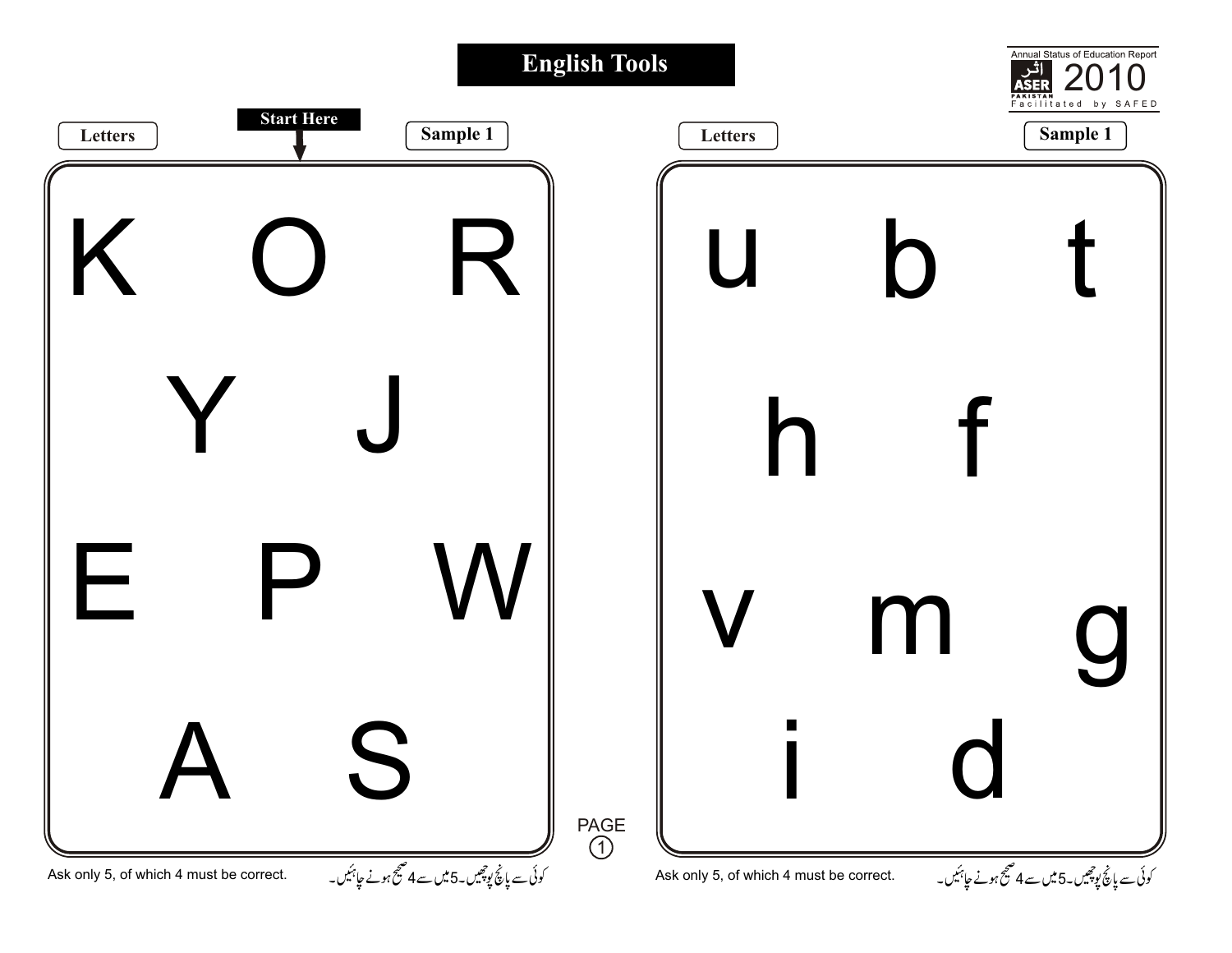|                                                                                                                    |                                                                                                    | <b>English Tools</b>         | Annual Status of Education Report                                                                                                                                                                                                                                                               |  |  |
|--------------------------------------------------------------------------------------------------------------------|----------------------------------------------------------------------------------------------------|------------------------------|-------------------------------------------------------------------------------------------------------------------------------------------------------------------------------------------------------------------------------------------------------------------------------------------------|--|--|
| <b>Words</b>                                                                                                       | Sample 1                                                                                           |                              | Sample 1<br><b>Sentence</b>                                                                                                                                                                                                                                                                     |  |  |
| cat pot                                                                                                            | pen                                                                                                |                              | <u>She</u> has <u>two</u> toys.<br>That is a blue book.<br>This is a small bag.                                                                                                                                                                                                                 |  |  |
| day                                                                                                                | bat                                                                                                |                              | Sara plays with a doll.                                                                                                                                                                                                                                                                         |  |  |
| girl<br><b>Sit</b>                                                                                                 | big                                                                                                |                              | <b>Sentence</b><br>I have a red apple.<br>The lion is very big.                                                                                                                                                                                                                                 |  |  |
| П<br><b>JUMP</b>                                                                                                   | nave                                                                                               | <b>PAGE</b><br>$\circled{2}$ | Ali has one small toy.<br>Birds fly in the sky.                                                                                                                                                                                                                                                 |  |  |
| Ask only 5, of which 4 must be correct.<br>Ask the child to say the meaning of the words<br>in the local language. | کوئی سے پانچ پوچھیں۔5میں سے 4منتیج ہونے جاہئیں۔<br>بچوں سےالفاظ کےمطلب انکی مادری زبان میں پوچھیں۔ |                              | Ask the child only to read one set of sentences,<br>کوئی ہے 4 <u>جملے پڑھنےکوکہیں</u> جن میں ہے 3 صحیح ہونے جاہے۔<br>3 out of 4 must be correct.<br>Ask the child to say the meaning of the sentences<br>بیچ <sub>ل</sub> سے جملوں کےمطلب انکی مادری زبان میں پوچھیں۔<br>in the local language. |  |  |

Ask the child to say the meaning of the sentences ب*چوں ہے جلوں کے مطلب آ*گی،اد*ری زب*ان میں *پیچیں ۔*<br>in the local language.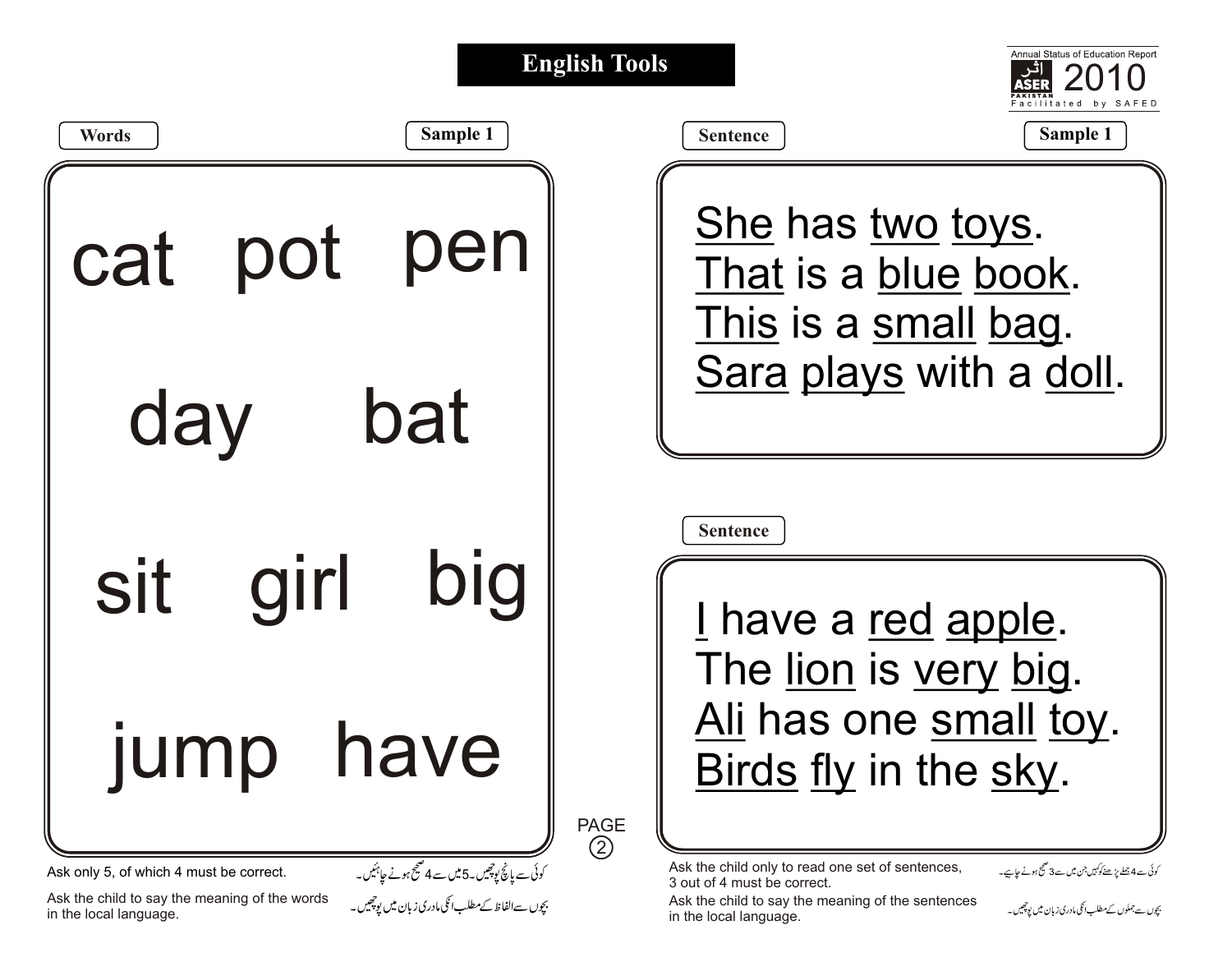